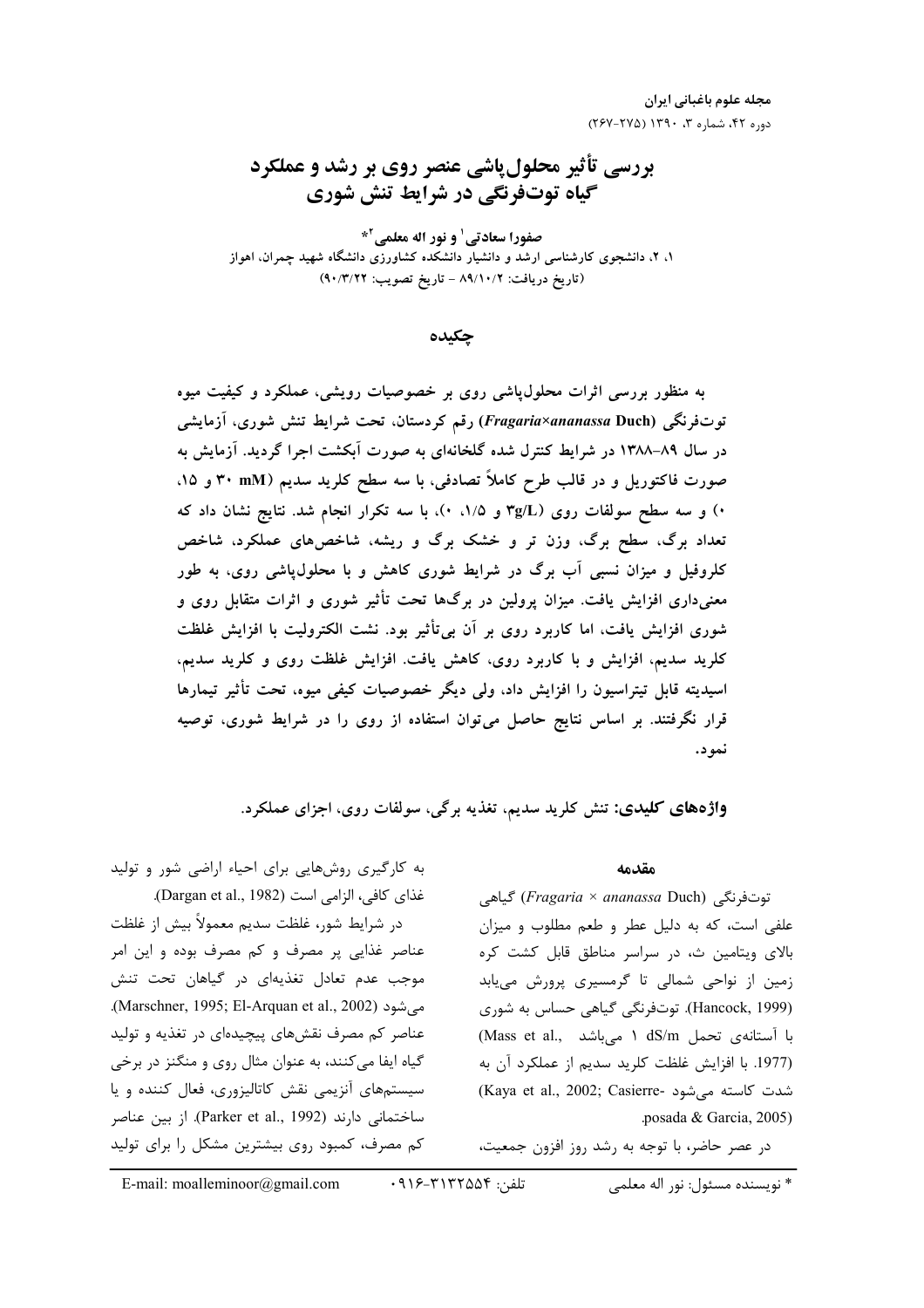محصول ایجاد میکند (Cakmak, 1999). روی نقش اساسی را در سنتز پروتئینها، RNA وDNA ایفا میکند (Welch, 2001). اگرچه نیاز گیاهان به روی اندک (۵−۱۰۰ mg kg<sup>-1)</sup> است، ولی اگر مقدار کافی از این عنصر در دسترس نباشد گیاهان از تنشهای فیزیولوژیکی حاصل از ناکارایی سیستمهای متعدد آنزیمی و دیگر اعمال متابولیکی مرتبط با روی رنج خواهند برد (Baybordi, 2006).

روی برای حفظ تمامیت غشای سلولهای ریشه ضروري است (Welch et al., 1982). در شرايط كمبود روی نفوذ پذیری غشای سلولهای ریشه افزایش مییابد که ممکن است مرتبط با نقش روی در پایداری غشای (Marschner & Cakmak, 1986; Parker سلول ها باشد et al. 1992). در شرایط تنش شوری، غلظت روی در محیط رشد ریشه میتواند اثرات منفی کلرید سدیم را به واسطهی جلوگیری از جذب و یا انتقال سدیم و کلر كاهش دهد (Alpaslan et al, 1999). در خاكهاي شور، جذب روی به علت رقابت کاتیونی قوی تر سدیم در سطح ريشه كاهش مي يابد (Tinker & Lauchli, 1984). محلول پاشی با سولفات روی در شرایط شوری موجب بهبود عملكرد جو گرديد (Abd El-Hady, 2007).

روی در افزایش کارایی مصرف آب نیز بسیار موثر است. کاربرد روی اثرات تنش آبی را تعدیل و رشد گیاه Sheykhbagloo et al. در آزمایش .Sheykhbagloo et al (2009) بر روی ذرت دانهای، محلول پاشی سولفات روی در شرایط تنش آبی منجر به افزایش تعداد دانه در بلال، درصد پروتئین و روغن دانه گردید.

تا کنون مطالعات زیادی درمورد کاربرد روی، در كاهش اثرات نامطلوب شوري در گياهان مختلف از جمله گوجه فرنگی، گندم، جو، برنج و ذرت ,.Alpaslan et al) .1999; Seilsepour, 2006; Abd El-Hady, 2007; lqbal & Aslam, 1999; Abou El-Nour, 2002)، انجام گرفته است. لذا با توجه به شور بودن آب و خاک در منطقه خوزستان و همچنین حساسیت بالای گیاه توتفرنگي به شوري، تأثير محلول¢اشي سولفات روي، بر عملکرد و خصوصیات فیزیولوژیکی گیاه توتفرنگی در شرایط شوری کلرید سدیم و در محیط آبکشت مورد بررسے قرار گرفت.

## مواد و روشها

این پژوهش در گلخانه تحقیقاتی دانشکده کشاورزی دانشگاه اهواز انجام شد. نشاهای توتفرنگی رقم كردستان پس از ضد عفونى كردن با محلول قارچكش بنومیل ۱/۵ در هزار، در اوایل دی ماه سال ۸۸ به بستر كاشت انتقال يافتند. بستر كاشت مورد استفاده، گلدانهای پلاستیکی سیاه حاوی ماسه شسته شده بود. آزمایش به صورت فاکتوریل و در قالب طرح کاملاً تصادفی با سه سطح کلرید سدیم (۳۰ mM و ۰،۱۵) و سه سطح سولفات روی (۳g/L و ۱/۵، ۰) با سه تکرار و سه گیاه در هر تکرار انجام شد. از محلول هوگلند کامل به عنوان محلول غذایی استفاده گردید و pH آن با اسید کلریدریک، در حد ۶/۵ تنظیم شد Kloagland & (Arnon, 1938 نياز غذايي گياهان توتفرنگي، با كاربرد دو بار در هفته محلول هوگلند (۲۰۰ میلیلیتر در هر گلدان)، تأمین گردید. سه هفته بعد از کاشت نشا (اواخر دی ماه)، اعمال تیمارهای کلرید سدیم، شروع شد، بدین صورت که گلدانها، چهار بار در هفته، ۱۰۰ میلی لیتر، محلول کلرید سدیم (۳۰ mM و ۰،۱۵) دریافت کردند. به منظور جلوگیری از تجمع نمک در محیط اطراف ریشه، گلدانها هفتهای یک بار با ۲۰۰ میلی لیتر آب مقطر آبیاری شدند. محلول پاشی بوتهها، با سولفات روی (۳g/L و ۱/۵، ۰) در شروع گلدهی (اوایل اسفند) طی دو نوبت و با فواصل زمانی یک هفتهای انجام گرفت. تعداد گل و میوه در طول دوره رشد ثبت و درصد تشکیل میوه محاسبه شد. پس از به میوه نشستن گیاهان، میوههای رسیده به طور منظم برداشت شده و وزن تر آنها در طول دورهی رشد گیاهان، به عنوان عملکرد ثبت شد. اسيديته قابل تيتراسيون<sup>י</sup> (TA) و محتواي ويتامين ث به روش تیتراسیون اندازهگیری شد Goromy & نيز با Sharples, 1985) مواد جامد محلول (TSS) نيز با استفاده از رفركتومتر ديجيتالي مدل (A.PAL-1) اندازهگیری شد. برای اندازهگیری سفتی بافت میوهها از ينترومتر مدل (FG-5020) استفاده شد. بعد از رشد گیاهان و در مرحلهی تمام گل<sup>7</sup>، شاخص کلروفیل<sup>۶</sup> با

4. Chlorophyll Index

<sup>1.</sup> Titratable Acidity

<sup>2.</sup> Total Soluble Solids

<sup>3.</sup> Full Bloom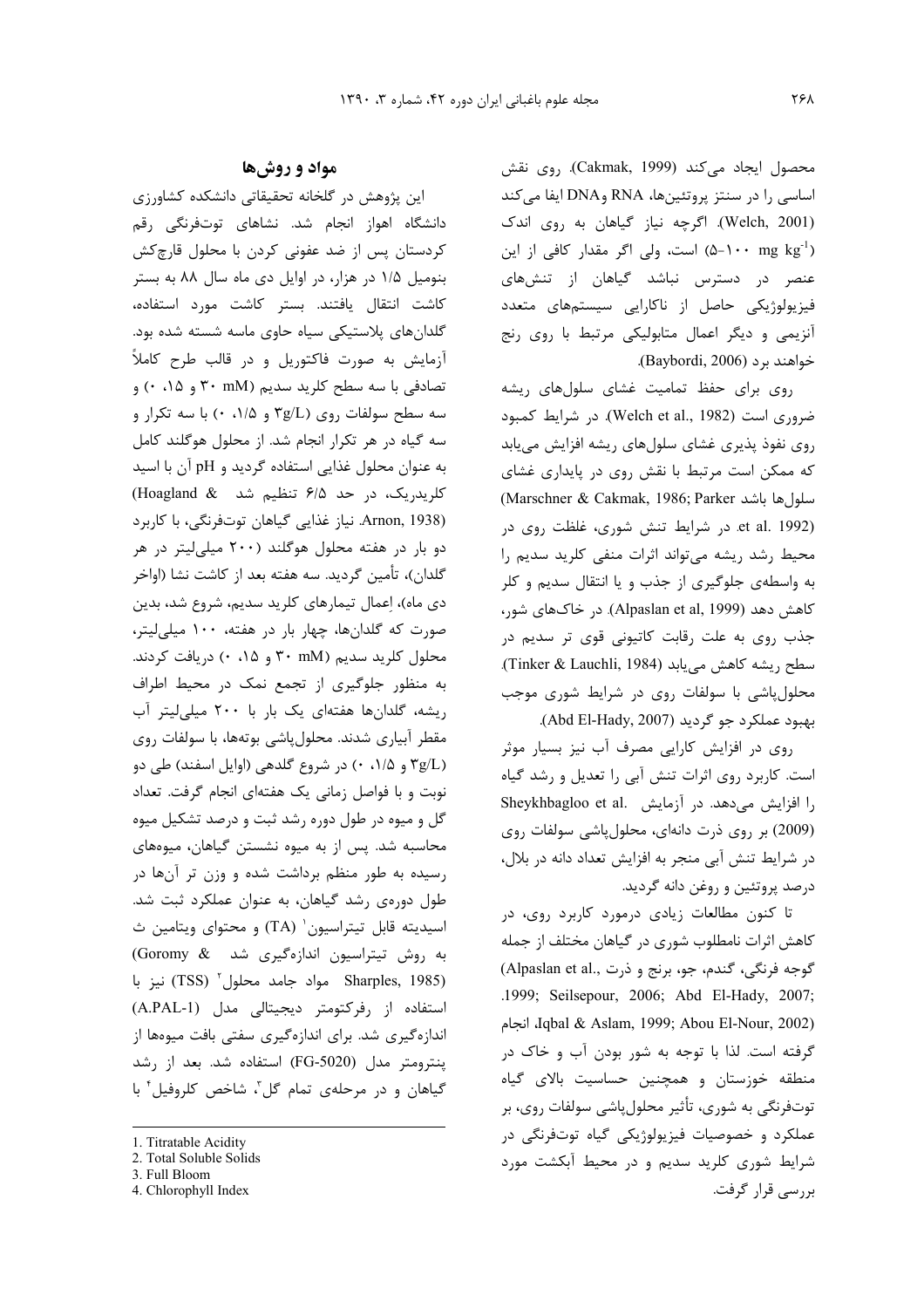استفاده از دستگاه کلروفیلسنج` مدل(Minolta 502) در برگهای جوان توسعه یافته اندازهگیری شد. میزان نسبی آب برگ<sup>۲</sup> (RWC) نیز با اندازهگیری وزن تر برگها (W<sub>t</sub>)، تورژسانس (W<sub>t</sub>) و وزن خشک (W<sub>t</sub>) برگها ( محاسبه شد (Ritchie & Nguyen, 1990):

$$
\angle RWC = \frac{W_f-W_d}{W_t-W_d} \times 1 \cdots
$$

بعد از گذشت ۴ ماه، از هر تیمار ۳ گیاه به طور تصادفی انتخاب و از قسمت طوقه بریده و تعداد برگها شمارش و سطح برگ<sup>۲</sup> و سطح نکروزهی برگ نیز در دستگاه سطح برگ سنج مدل (Delta-T) اندازهگیری شد. وزن تر برگها نیز بلافاصله با استفاده از ترازوی دیجیتال اندازهگیری و سپس به مدت ۴۸ ساعت در آون ۸۰ درجه سانتی گراد قرار داده شد تا وزن خشک آنها نیز به دست آید. سطح ویژه برگ ٔ از نسبت سطح برگ به وزن خشک آن محاسبه شد. درصد نکروزه شدن برگ نیز از رابطه زیر به دست آمد:

وزن تر و خشک ریشهها با استفاده از ترازوی دیجیتالی و آون اندازهگیری شد. محتوای پرولین بافت گیاهی از طریق سنجش مقدار محصول رنگی واکنش پرولین با اسید نین هیدرین به دست آمد ,.Bates et al (1973. میزان جذب در طول موج ۵۲۰ نانومتر با استفاده از دستگاه اسپکتروفتومتر قرائت شد و مقدار پرولین به کمک منحنی استاندارد از پیش آماده شده محاسبه و بر حسب میلیگرم بر گرم وزن تر بیان گردید. نشت الكتروليت<sup>ه</sup> با اندازهگيري قابليت هدايت الکتریکی که به عنوان معیار اندازهگیری پایداری غشای سلول میباشد، ارزیابی شد. برای این منظور قطعات برگی به اندازه ۲cm-۱ (وزن تازه برگ ۰/۵-۰/۸ گرم) جدا کرده و به منظور شستشو چند دقیقه به پتریدیش حاوى آب مقطر انتقال داده شد. سپس قطعات به

فالکونهای حاوی ۲۰ml آب مقطر منتقل شدند و پس از ۳۰ ثانیه ورتکس نمونه ها، EC<sub>0</sub> هر نمونه اندازهگیری شد. نمونهها به مدت ٢۴ ساعت در دمای ۴ درجه سانتی گراد نگهداری و سیس  $\mathrm{EC}_{1}$  اندازهگیری شد. پس از آن نمونهها ۱۵ دقیقه در اتوکلاو قرار داده شدند و بعد از خنک شدن در دمای اتاق، EC<sub>2</sub> برای سومین بار اندازهگیری شد سیس درصد نشت الکترولیت از رابطهی زير محاسبه گرديد (Zhao, et al., 1992): نشت الكتروليت (/) =  $\frac{EC_1 - EC_0}{EC_2 - EC_0}$  ×/ · ·

دادهها با استفاده از برنامه آماری MSTATC، مورد تجزیه و تحلیل قرار گرفت و میانگینها با استفاده از آزمون LSD با هم مقايسه شدند.

### نتايج و بحث

بر اساس نتايج حاصل از تجزيه واريانس، كلريد سدیم، اثر معنیداری بر رشد و نمو گیاه داشت. مقایسه میانگین دادهها، شکل ۱ نشان میدهد که با افزایش شوری، سطح برگ کاهش یافت. کاهش رشد برگ، اولین واكنش گياه به پتانسيل بسيار منفى محلول غليظ شده در ریشه میباشد (Munns, 1993). محلول پاشی روی در شرایط شوری، سطح برگ را به طور معنیداری افزایش داد. مقایسه میانگین دادهها، بیانگر کاهش معنیدار تعداد برگها، در شرایط شوری میباشد و کاربرد روی، منجر به افزايش تعداد برگ0ا شد (جدول ١). احتمالاً شوری میزان انرژی لازم برای حفظ حالت طبیعی سلول را افزایش داده، بنابراین انرژی کمتری برای تأمین نيازهاى رشدى باقى مىماند (Munns, 1993). نتايج نشان داد که با افزایش غلظت کلرید سدیم، درصد نکروز شدن برگ نیز افزایش یافت (جدول۱). بعضی از علائم ویژه خسارت شوری در سطح برگها، به صورت تغییر رنگ، سوختگی نوک برگ، از بین رفتن نسوج حاشیهای و پیچش برگ، نمایان میشود. بنابراین برگها در سطوح زیاد نمک نمیتوانند خود را بدون آسیب محافظت نمايند (Flowers et al., 1986). اثرات اختصاصی نمک، به پیری زودرس و قبل از موعد برگهای مسن منجر میشود، که نشاندهنده مرحله دوم واکنش به شوری است (Munns, 1993).

<sup>1.</sup> Spad

<sup>2.</sup> Relative Water Content

<sup>3.</sup> Total Leaf Area 4. Specific Leaf Area

<sup>5.</sup> Electrolyte leakage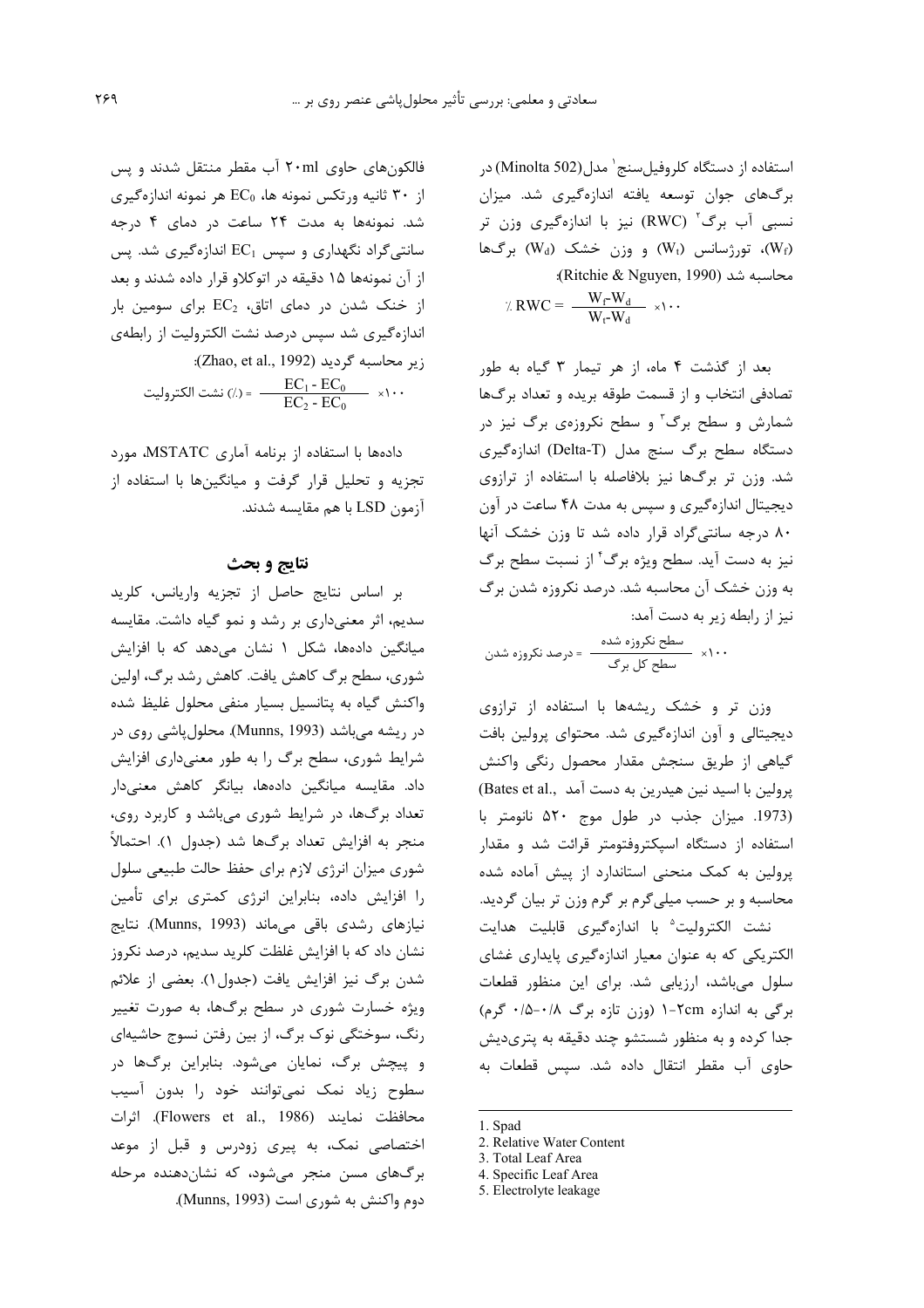

سطوح شوری (mM NaCl) شکل ۱- اثر سطوح مختلف کلرید سدیم و سولفات روی بر سطح برگ

جدول ۱- اثر سطوح مختلف کلرید سدیم و سولفات روی بر تعداد و وزن تر وخشک برگ و نکروزه شدن برگ

| نكروزه شدن                                      | تعداد                        | وزن تر برگ                        | وزن خشک برگ                                              | NaCl                | سولفات روى       |
|-------------------------------------------------|------------------------------|-----------------------------------|----------------------------------------------------------|---------------------|------------------|
| بر گ (./)                                       | بر گ                         | $(g$ plant <sup>-1</sup> )        | $(g$ plant <sup>-1</sup> )                               | (mM)                | (g/L)            |
| $\cdot/\cdot v^{e}$                             | $\frac{1}{2}$                | $17705^{\circ}$                   | $\sqrt{19 \cdot \text{bc}}$                              | ۰                   |                  |
| $17/\Delta \cdot b$                             | 9/66                         | $11/15^d$                         | $\mathbf{Y}/\mathbf{Y}\boldsymbol{\Delta}^{\mathrm{de}}$ | ۱۵                  | ۰                |
| $10/5r^a$                                       | $\mathcal{L}$ . <sup>e</sup> | $\lambda/\mathfrak{r} \cdot e$    | $1/\lambda r^f$                                          | ٣٠                  |                  |
| $\cdot$ /٢٣ <sup>e</sup>                        | $\Upsilon \Delta / 5e^a$     | $\Upsilon \Upsilon \Upsilon^a$    | $\mathbf{r}/\Delta\mathbf{r}^{\mathrm{a}}$               | $\bullet$           |                  |
| $\Delta/\Delta \Upsilon^d$                      | $10/Tr^d$                    | $11/T1^d$                         | $\gamma$ / $\gamma$ <sup>bc</sup>                        | ۱۵                  | $1/\Delta$       |
| $\backslash\Delta/\Delta\curlyvee^{\mathrm{a}}$ | $15/77^d$                    | $\lambda$ /98 <sup>e</sup>        | $Y/\lambda^e$                                            | ٣٠                  |                  |
| $\cdot$ /۴. <sup>e</sup>                        | $1\lambda$ /۶۶               | $1\lambda/\Delta f^b$             | $Y/\Lambda Y^b$                                          | $\bullet$           |                  |
| $\mathcal{F}/\mathfrak{q}\gamma^c$              | $15/77^d$                    | $11/55^d$                         | $\Upsilon/\mathfrak{so}^{\rm bc}$                        | ۱۵                  | ٣                |
| $17/A \cdot b$                                  | $\mathcal{L}$ <sup>e</sup>   | $\gamma \cdot / \gamma \lambda^d$ | $\gamma/\Delta \gamma^{cd}$                              | ٣٠                  |                  |
| 9/19                                            | $\Delta/\Lambda\Delta$       | $\Delta$ /9)                      | $\Delta/\tau\tau$                                        |                     | ضريب تغييرات (٪) |
|                                                 |                              |                                   | معنىدارى                                                 | منابع تغييرات       |                  |
| **                                              | **                           | 学学                                | **                                                       | NaCl                |                  |
| **                                              | **                           | 学学                                | **                                                       | ZnSO <sub>4</sub>   |                  |
| **                                              | **                           | **                                | **                                                       | $NaCl \times ZnSO4$ |                  |

.<br>حروف مشترک در هر ستون بیانگر عدم معنیداری است. \*\* و \* معنیدار در سطح ۱ و ۵ درصد و ns غیر معنیدار.

جدول ۲- اثر سطوح مختلف کلرید سدیم و سولفات روی بر وزن تر و خشک میوه و ریشه

| وزن خشک ریشه<br>(g)                            | وزن تر ریشه<br>(g)                     | وزن خشک میوه<br>(g)                                                            | وزن تر میوه<br>(g)                          | NaCl<br>(mM)           | سولفات روى<br>(g/L) |
|------------------------------------------------|----------------------------------------|--------------------------------------------------------------------------------|---------------------------------------------|------------------------|---------------------|
| $1/\lambda \overline{r}^{bcd}$                 | $9/7 \cdot b$                          | $\cdot$ /f <sup>b</sup>                                                        | $\Delta/\cdot \tau^a$                       | ۰                      |                     |
| $1/f\Delta^{de}$                               | $Y/Y\Lambda^C$                         | $\boldsymbol{\cdot} / \boldsymbol{\upgamma}^c$                                 | $\mathbf{r}/\mathbf{v}^{\mathrm{c}}$        | ۱۵                     | ۰                   |
| $\cdot$ /9 <sup>f</sup>                        | $\gamma/\gamma\boldsymbol{\cdot}^{cd}$ | $\cdot/\gamma^e$                                                               | $1/\Delta V^e$                              | ٣٠                     |                     |
| $\mathbf{r}/\mathbf{r}\mathbf{r}^{\mathrm{a}}$ | $\gamma \cdot$ / $5r^a$                | $\cdot$ /f $\backslash$ $^{\text{ab}}$                                         | $f/qr^a$                                    | ۰                      |                     |
| $1/9 \gamma^{ab}$                              | $\gamma \cdot / \gamma^{a}$            | $\boldsymbol{\cdot}/\boldsymbol{\mathfrak{r}}\boldsymbol{\cdot}^{\mathrm{ab}}$ | $\tau$ / $\epsilon v^b$                     | ۱۵                     | $1/\Delta$          |
| $1/\mathfrak{r} \mathsf{v}^{\text{cde}}$       | $9/\tau v^b$                           | $\cdot$ /۲۶ <sup>d</sup>                                                       | $Y/YY^c$                                    | ٣٠                     |                     |
| $1/9 \cdot ^{abc}$                             | $\gamma \cdot / \gamma^a$              | $\cdot$ /۴۴ <sup>a</sup>                                                       | $\eta \gamma \eta^b$                        | ۰                      |                     |
| $\gamma/\gamma \cdot ^{bcde}$                  | $9/7 \cdot b$                          | $\cdot$ /f $\cdot$ <sup>ab</sup>                                               | $\mathbf{r}/\mathbf{r} \Delta^{\mathrm{b}}$ | ۱۵                     | ٣                   |
| $1/\mathfrak{r} \cdot \text{ef}$               | $Y/Y^d$                                | $\cdot/\gamma e^e$                                                             | $\mathbf{Y}/\cdot \mathbf{A}^{\mathrm{d}}$  | ٣.                     |                     |
| $1\Delta/\Delta$ .                             | $\mathbf{y}(\mathbf{y})$               | 9/99                                                                           | $\lambda/\tau\lambda$                       |                        | ضريب تغييرات (٪)    |
|                                                |                                        |                                                                                | معنىدارى                                    | منابع تغييرات          |                     |
| **                                             | 学業                                     | 学学                                                                             | **                                          | NaCl                   |                     |
| **                                             | 学業                                     | 学学                                                                             | 学学                                          | ZnSO <sub>4</sub>      |                     |
| **                                             | 学業                                     | 学学                                                                             | 学学                                          | NaCl×ZnSO <sub>4</sub> |                     |

حروف مشترک در هر ستون بیانگر عدم معنیداری است. \*\* و \* معنیدار در سطح ۱ و ۵ درصد و ns غیرمعنیدار.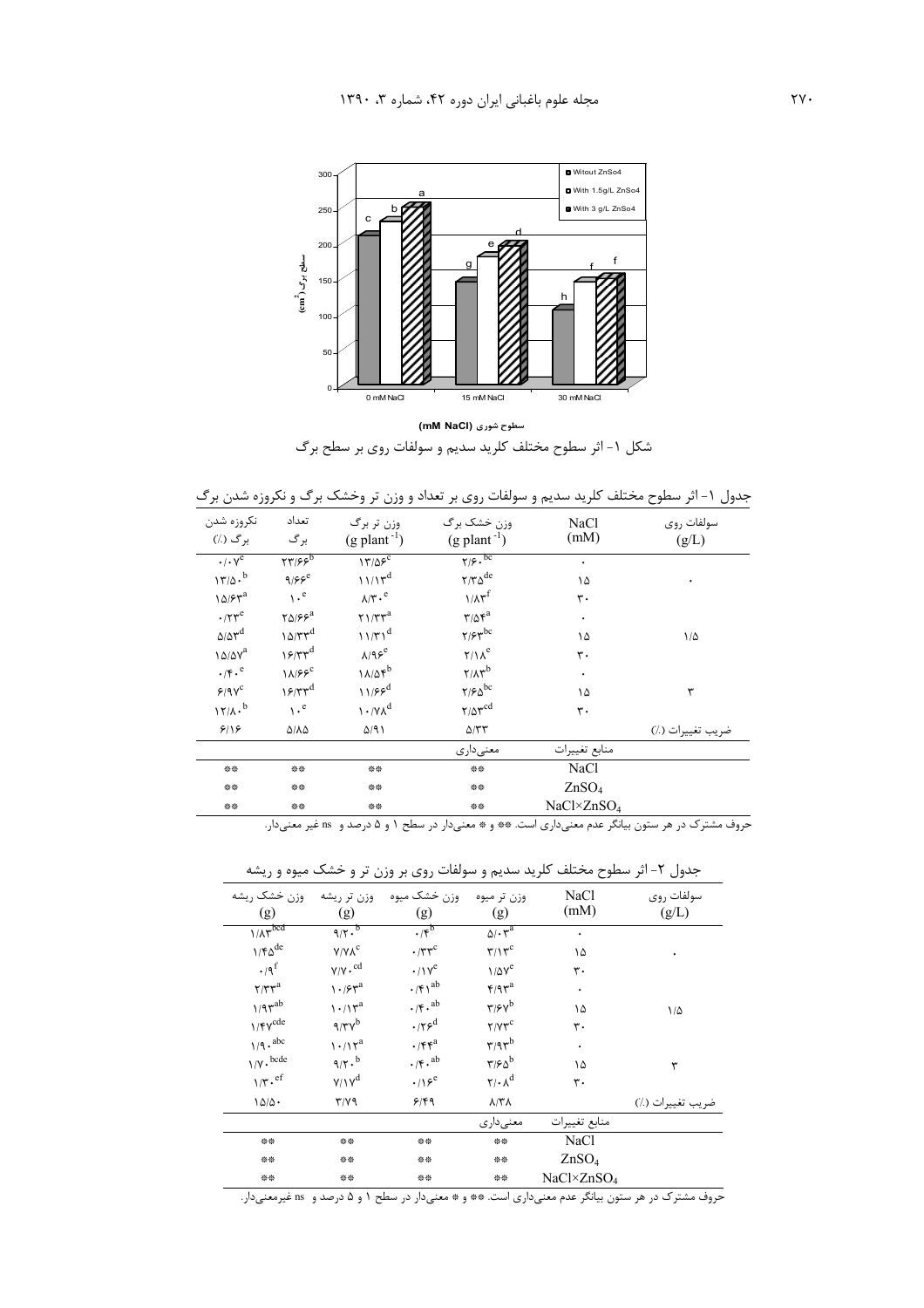درصد سوختگی برگ با محلولپاشی روی کاهش یافت (جدول ۱)، که ممکن است به واسطهی نقش روی در جلوگیری از جذب و یا انتقال سدیم و کلر به برگها باشد (Alpaslan et al., 1999).

وزن تر و خشک برگ، ریشه و میوه به طور معنیداری تحت تأثیر شوری قرار گرفت (جدولهای ۱ و ٢). افزايش غلظت نمك، موجب كاهش پتانسيل محلول خاک میشود. کاهش ناگهانی در فشار تورژسانس می تواند از رشد جلوگیری کند، از طرف دیگر، با کاهش سطح برگ، جذب نور و ظرفیت کل فتوسنتزی گیاه، کاهش مییابد که باعث کاهش تأمین آسمیلات لازم برای رشد میگردد (Zekri & Parsons, 1990). محلولپاشی روی، وزن تر و خشک برگ، ریشه و میوه را در شرایط شوری به طور کاملاً معنیداری افزایش داد.

این یافتهها با نتایج آزمایشات روی جو و ذرت مطابقت دارد (Abou El-Nour, 2002; Abd El-Hady, 2007). اثرات مثبت روی در رشد گیاه، ممکن است به علت نقش آن به عنوان اجزاء سازنده آنزیمها یا تنظیمکنندهها باشد. این عنصر نقش ضروری در متابولیسم گیاه دارد (Romheld & Marschner, 1991). وزن تر تک میوه که یکی از اجزای عملکرد است تحت $\vec{a}$ اثیر شوری کاهش یافت (جدول۳). نتایج یافتههای .Kaya et al (2002) نیز نشان داد که در شرایط شوری کلريد سديم، تعداد و وزن ميوه و در نهايت عملکرد كاهش يافت. در اين آزمايش، كاربرد روى با افزايش خصوصیات رشد و نموی گیاه، شاخصهای عملکرد را افزایش میدهد. بیشترین عملکرد در تیمار g/L ۱/۵ سولفات روی، بدون وجود کلرید سدیم مشاهده شد.



شکل ۲- اثر سطوح مختلف کلرید سدیم و سولفات روی بر عملکرد

|                                                      |                                                                | , , , ,                                                                                          | $\rightarrow$<br>      | ີ<br>$\tilde{\phantom{a}}$ |
|------------------------------------------------------|----------------------------------------------------------------|--------------------------------------------------------------------------------------------------|------------------------|----------------------------|
| تعداد ميوه                                           | تعداد گل                                                       | تشكيل ميوه (./)                                                                                  | NaCl (mM)              | $(g/L)$ سولفات روی         |
| $10/Tr^{b}$                                          | 1V <sub>p</sub>                                                | $\overline{q \cdot a}$                                                                           | ٠                      |                            |
| $\gamma^{d}$                                         | $\Upsilon^{\text{cd}}$                                         | $95^a$                                                                                           | ۱۵                     |                            |
| $5^{\circ}$                                          | $\lambda^{\rm f}$                                              | $\mathsf{v}\mathsf{\Delta}^\mathrm{d}$                                                           | ٣٠                     | ٠                          |
| $19/8V^a$                                            | $\mathbf{Y}\boldsymbol{\cdot}/\mathbf{Y}\mathbf{Y}^\mathrm{a}$ | $\ensuremath{\mathsf{q}}\xspace \ensuremath{\mathsf{v}}\xspace^{\ensuremath{\mathsf{a}}\xspace}$ | ٠                      |                            |
| $\mathcal{A}/\mathcal{F}\mathsf{V}^\mathrm{de}$      | $\bigwedge$ <sup>de</sup>                                      | $\lambda\lambda^{abc}$                                                                           | ۱۵                     |                            |
| $\lambda/\mathfrak{F}\mathsf{Y}^{\operatorname{ef}}$ | $\bigvee$ <sup>de</sup>                                        | $Yq^{bcd}$                                                                                       | ٣٠                     | $1/\Delta$                 |
| $\Delta^{bc}$                                        | $10/Tr^{bc}$                                                   | $9\lambda^a$                                                                                     | ٠                      |                            |
| $17/Tr^{cd}$                                         | $\gamma \xi^c$                                                 | $\lambda\lambda^{ab}$                                                                            | ۱۵                     |                            |
| $v^{ef}$                                             | $\gamma$ ef                                                    | $\gamma \Lambda^{cd}$                                                                            | ٣٠                     | ٣                          |
| 9/1.                                                 | $\lambda$ /۶۴                                                  | $\Delta/\Lambda$ .                                                                               |                        | ضريب تغييرات (٪)           |
|                                                      |                                                                | معنىدارى                                                                                         | منابع تغييرات          |                            |
| **                                                   | **                                                             | **                                                                                               | NaCl                   |                            |
| **                                                   | **                                                             | ns                                                                                               | ZnSO <sub>4</sub>      |                            |
| **                                                   | **                                                             | **                                                                                               | NaCl×ZnSO <sub>4</sub> |                            |

جدول ۳- اثر سطوح مختلف کلرید سدیم و سولفات روی بر تعداد گل، میوه و درصد تشکیل میوه ( در بوته)

حروف مشترک در هر ستون بیانگر عدم معنیداری است. \*\* و \* معنیدار در سطح ۱ و ۵ درصد و ms غیرمعنیدار.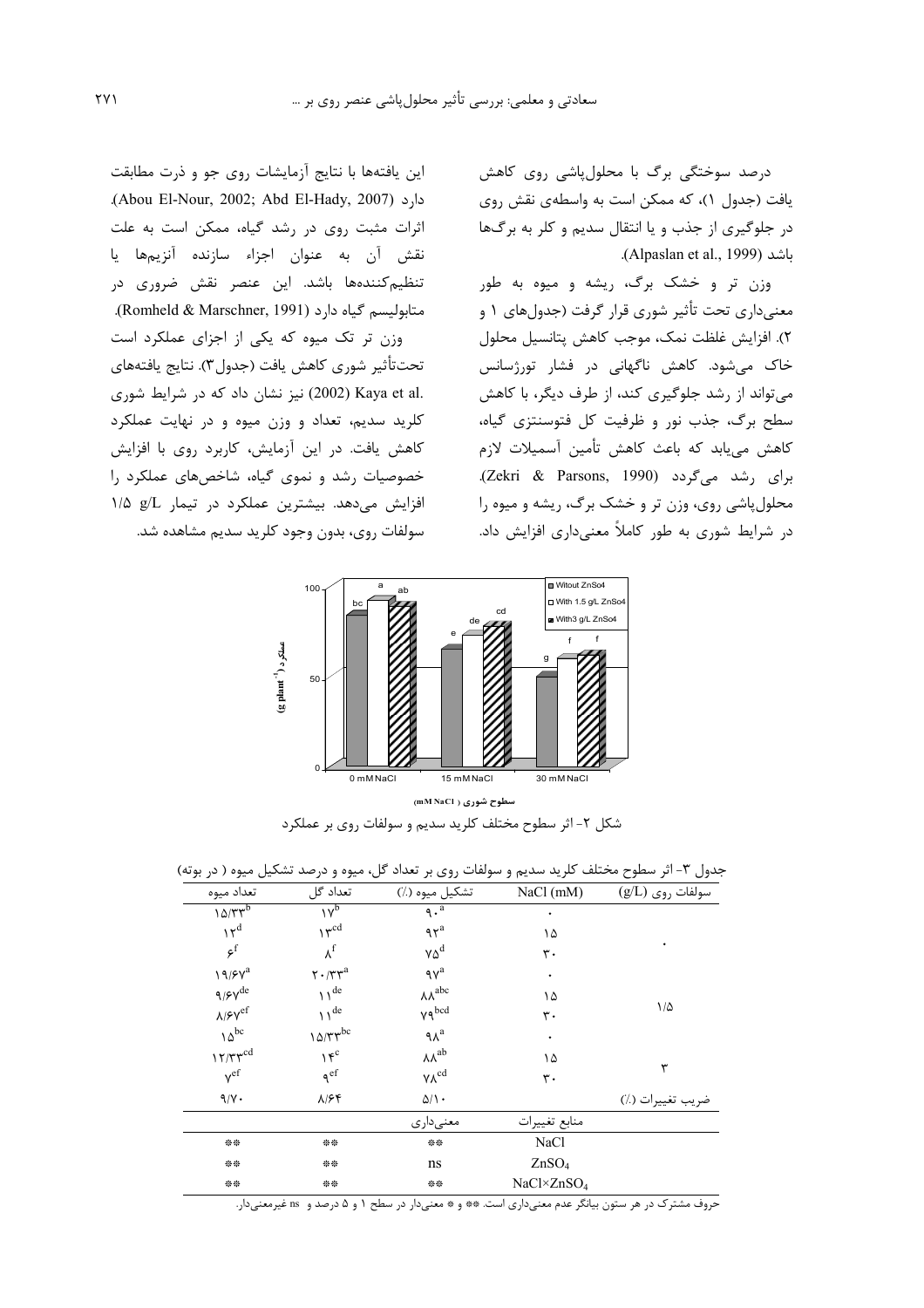كاهش يافت (جدول ۴). اين نتيجه بيانگر اين مطلب است که با افزایش شوری سطح برگ کاهش مییابد، اما برضخامت آن افزوده می شود. روی نیز تحت شرایط شوری تا حدی سطح ویژه برگ را کاهش میدهد. این اثر ممکن است درنتیجه ضخیم شدن لایه کوتیکولی در اثر رسوب روی باشد. اثر کلرید سدیم بر میزان نسبی آب برگ معنی دار بود (جدول۴). مقايسه ميانگين دادهها نشانگر كاهش شاخصهاى عملکرد در اثر شوری بود، به طوری که با افزایش غلظت کلرید سدیم تعدادگل و میوه، درصد تشکیل میوه و در نهايت عمـلكرد كاهش يافت (جدول ٣ و شكل ٢). سطح ویژه برگ نیز که شاخصی از ضخامت برگ می باشد، تحت تأثیر تیمار شوری قرار گرفت. به طوری كه با افزايش غلظت كلريد سديم، سطح ويژه برگ

جدول ۴- اثر سطوح مختلف کلرید سدیم و سولفات روی بر سطح ویژه برگ، محتوای

| رطوبت نسبي، پرولين، شاخص كلروفيل و نشت الكتروليت                 |                                                                                     |                                                                                        |                                                      |                                         |                     |                  |  |
|------------------------------------------------------------------|-------------------------------------------------------------------------------------|----------------------------------------------------------------------------------------|------------------------------------------------------|-----------------------------------------|---------------------|------------------|--|
| نشت                                                              | شاخص                                                                                | پرولين                                                                                 |                                                      | سطح ویژه برگ میزان نسبی                 | NaCl                | سولفات روى       |  |
| الكتروليت (./)                                                   | كلروفيل                                                                             | (mg/g)                                                                                 | آب برگ (./)                                          | $\rm (cm^2 \ g^{-1})$                   | (mM)                | (g/L)            |  |
| $\Delta \Upsilon / \Delta \overline{\Upsilon}$                   | $r \sqrt{q^{ab}}$                                                                   | $1\lambda/F5^{\overline{c}}$                                                           | $YY/\Delta \gamma^{\overline{a}}$                    | $9.79 \sqrt{a}$                         | $\bullet$           |                  |  |
| $\mathsf{Y}\mathsf{P}/\mathsf{P}\mathsf{q}^{\text{ab}}$          | $\mathbf{r}\mathbf{q}/\mathbf{r}\mathbf{r}^{\mathrm{ab}}$                           | $f \cdot \Delta v^b$                                                                   | 94/15                                                | 55/10                                   | ۱۵                  |                  |  |
| $\mathsf{Y} \mathsf{Q} / \mathsf{F} \boldsymbol{\Lambda}^a$      | $\mathbf{r} \mathbf{r} / \mathbf{v}^{\mathbf{b}}$                                   | $f\lambda/fV^{ab}$                                                                     | $5Y/15^e$                                            | $9.79^{d}$                              | ٣٠                  |                  |  |
| $FA/TA^c$                                                        | $f1/f1^a$                                                                           | $\mathbf{Y} \cdot / \mathbf{Y} \mathbf{Y}^{\mathbf{C}}$                                | $\gamma\mathfrak{s}/\mathfrak{r}\cdot{}^{ab}$        | $97/19^a$                               | $\bullet$           |                  |  |
| $\forall \mathfrak{k}/\mathfrak{q} \wr^{ab}$                     | $f \wedge \wedge \wedge \wedge^a$                                                   | $\mathbf{r} \mathbf{v}/\mathbf{v}^{\mathbf{b}}$                                        | $\mathsf{Y}\mathsf{F}/\mathsf{Y}\Lambda^\mathrm{bc}$ | $Y\Delta/Y\Lambda^c$                    | ۱۵                  | $1/\Delta$       |  |
| $\mathsf{Y}\mathsf{P}/\mathsf{A}\mathsf{A}^{ab}$                 | $\mathbf{Y}\boldsymbol{\lambda}/\boldsymbol{\mathfrak{F}}\boldsymbol{\Lambda}^{ab}$ | $57/77^a$                                                                              | $Y1/\Delta\lambda^d$                                 | $\Delta$ 9/ $\Delta\Delta$ <sup>d</sup> | ٣٠                  |                  |  |
| $f$ ۶/۶ $\Lambda$ c                                              | $\mathfrak{f}\mathfrak{r}/\mathfrak{v}\vartriangle^a$                               | $19/17^c$                                                                              | $Y\lambda/\lambda q^a$                               | $\lambda \tau / \lambda f^b$            | $\bullet$           |                  |  |
| $\mathsf{Y}\mathsf{Y}'\mathsf{Y}\mathsf{Y}^{ab}$                 | $FT/rr^a$                                                                           | $f \cdot / \Lambda f^b$                                                                | $\mathsf{V}\mathsf{Y}/\mathsf{F}\mathsf{Y}^{cd}$     | 55/70                                   | ١۵                  | ٣                |  |
| $\mathsf{Y}\boldsymbol{\cdot}/\mathsf{1}\mathsf{Q}^{\mathsf{b}}$ | $f \wedge \wedge r^a$                                                               | $\mathop{\varphi}\Delta/\mathop{\varphi}\nolimits\mathop{\mathsf{Y}}\nolimits^{\rm a}$ | $\mathsf{Y}\mathsf{Y}^{\text{cd}}$                   | $\Delta\lambda/\mathfrak{r}\Delta^d$    | ٣٠                  |                  |  |
| 9189                                                             | $\Delta/\Delta$                                                                     | <b>A/YA</b>                                                                            | 1/TV                                                 | $\Delta/\gamma$                         |                     | ضريب تغييرات (٪) |  |
|                                                                  |                                                                                     |                                                                                        |                                                      | معنىداري                                | منابع تغييرات       |                  |  |
| **                                                               | **                                                                                  | **                                                                                     | **                                                   | **                                      | <b>NaCl</b>         |                  |  |
| **                                                               | **                                                                                  | ns                                                                                     | **                                                   | **                                      | ZnSO <sub>4</sub>   |                  |  |
| **                                                               | **                                                                                  | **                                                                                     | **                                                   | **                                      | $NaCl \times ZnSO4$ |                  |  |

حروف مشترک در هر ستون بیانگر عدم معنیداری است. \*\* و \* معنیدار در سطح ۱ و ۵ درصد و ns غیر معنیدار.

اما کاربرد روی بر آن بی¤أثیر بود (جدول ۴). پرولین به عنوان بخشی از راهبرد مقاومت در برابر تنش برای برخی از غلات مانند برنج و سورگوم و جو ثابت شده است (Lauchli & Epstein, 1984). پرولین به سرعت تغییرات محیط آبی سلول را تنظیم میکند و از طریق تنظیم اسمزی از تلفات آب برگها جلوگیری میکند. انباشت پرولین واکنش سریعی نسبت به تغییرات وضعيت أبي (RWC) و پتانسيل أب برگها نشان میدهد و با کاهش رشد در بخش هوایی همراه است (Rajagopal et al., 1977). بنابراين افزايش ميزان يرولين، تحت شرايط تنش، با كاهش RWC منطبق است. شاخص کلروفیل برگ با افزایش غلظت کلرید سديم كاهش يافت، كاربرد روى تا حدى موجب افزايش شاخص كلروفيل شد (جدول۴). كـاهش غلظت كلروفيل

به طوری که با افزایش غلظت کلرید سدیم میزان نسبی آب برگ کاهش یافت. میزان نسبی آب برگ شاخص مناسبی از وضعیت آبی گیاه است. کاهش میزان نسبی آب برگ مے تواند در نتیجه کاهش دسترسی به آب، در اثر افزایش پتانسیل اسمزی ناشی از وجود نمک باشد. برگهایی که در شرایط کاهش پتانسیل آب خاک، RWC بیشتری دارند، مقاومت بیشتری در مقابل اتلاف آب سلولی خواهند داشت. توانایی حفظ RWC بالاتر در هر پتانسیل آبی، بیانگر استحکام دیواره سلولها و تحمل آنها در برابر فروپاشی متأثر از تلفات تنش میباشد (Khan et al., 1994). روى با افزايش پايدارى غشا، وضعیت آبی گیاه را بهبود بخشیده و میزان نسبی آب برگ را افزایش میدهد. میزان پرولین در برگها تحت تأثیر شوری و اثرات متقابل روی و شوری افزایش یافت،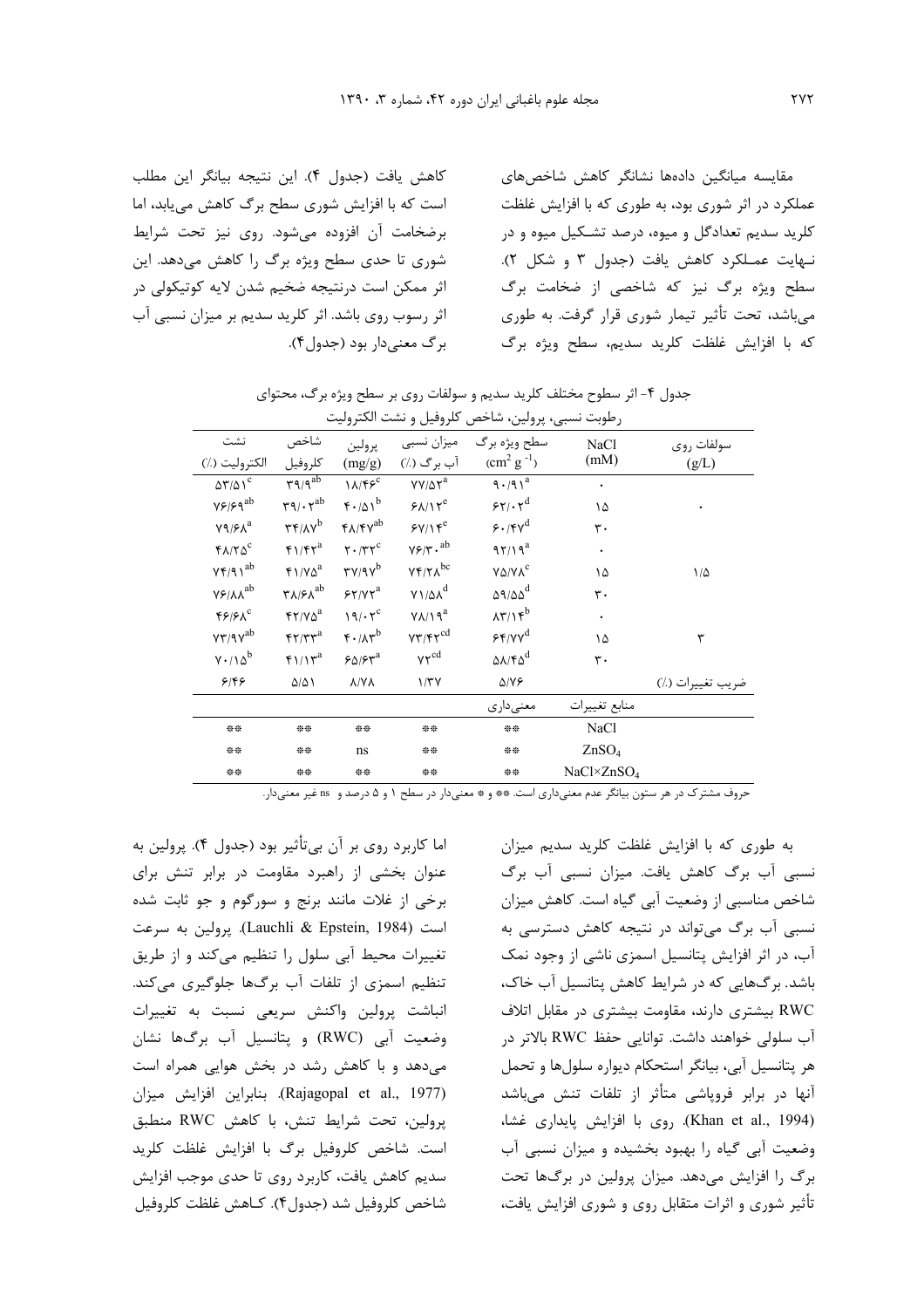| سی<br>,                                           | ⊤עטי יידי<br>اسيديته            |                           | مواد جامد                   | بیتا و شوشت روی بر تفصیل ویکنس<br>محتواي ويتامين | -ر پ                   | رے<br><b>F</b><br>بنوں م |
|---------------------------------------------------|---------------------------------|---------------------------|-----------------------------|--------------------------------------------------|------------------------|--------------------------|
| سفتى<br>(N)                                       | $(\lambda)$                     | pH                        | محلول (٪)                   | ث (mg/g)                                         | NaCl<br>(mM)           | سولفات روى<br>(g/L)      |
| $\cdot/\lambda\Delta$                             | $\cdot$ / $\mathfrak{c}$ .      | ۳/۴۶                      | 9/8V                        | .779                                             | $\bullet$              |                          |
| $\cdot$ /<br>V $\lozenge$                         | $\cdot$ / $\wedge$ <sup>b</sup> | $\mathbf{r}/\mathbf{r}$   | 9/57                        | $\boldsymbol{\cdot}$ /٣ $\boldsymbol{\cdot}$     | ۱۵                     |                          |
| $\cdot$ /9 $\Delta$                               | $\cdot$ / $\Lambda^b$           | $\mathbf{r}/\mathbf{r}$   | 9/57                        | $\boldsymbol{\cdot}$ /٣ $\boldsymbol{\cdot}$     | $\mathbf{r}$ .         | ٠                        |
| $\cdot/\lambda\,\mathrm{Y}$                       | $\cdot/\lambda v^b$             | $T/\Delta$                | 4/1A                        | $\cdot$ /٣١                                      | ٠                      |                          |
| $\boldsymbol{\cdot}$ /<br>V $\boldsymbol{\gamma}$ | $\cdot/\lambda v^b$             | $\mathbf{r}/\mathbf{f}$   | 9/27                        | $\cdot$ /٣۴                                      | ۱۵                     |                          |
| $\cdot/\lambda\mathrm{V}$                         | $\gamma^a$                      | $\mathbf{r}/\mathbf{r}$ . | $\lambda/\lambda\Upsilon$   | $\boldsymbol{\cdot}$ /٣٧                         | $\mathbf{r}$ .         | $1/\Delta$               |
| $\cdot$ /91                                       | $\cdot/\lambda v^b$             | $\mathbf{r}/\mathbf{f}$   | 9/27                        | 479                                              | ٠                      |                          |
| $\cdot$ /90                                       | $\lambda^a$                     | $T/\Delta$                | $\lambda/\mathfrak{f}\cdot$ | $\cdot$ /۳۲                                      | ۱۵                     |                          |
| .44                                               | $\cdot$ /9 ab                   | $\mathbf{y}$              | 9/54                        | $\cdot$ /۳ $\Lambda$                             | $\mathbf{r}$ .         | ٣                        |
| $\Delta/\mathfrak{S}\cdot$                        | Y/YY                            | $\mathcal{N}/\mathcal{N}$ | 9/19                        | 15/5                                             |                        | ضريب تغييرات (٪)         |
|                                                   |                                 |                           |                             | معنىداري                                         | منابع تغييرات          |                          |
| $\rm ns$                                          | **                              | ns                        | ns                          | ns                                               | NaCl                   |                          |
| ns                                                | **                              | ns                        | ns                          | ns                                               | ZnSO <sub>4</sub>      |                          |
| ns                                                | **                              | ns                        | ns                          | ns                                               | NaCl×ZnSO <sub>4</sub> |                          |

حدول ۵– اثر سطوح مختلف کلرید سدیم و سولفات روی بر محتوای ویتامین ث، مواد حامد محلول BH، اسیدیته و سفت

حروف مشترک در هر ستون بیانگر عدم معنیداری است. \*\* و \* معنیدار در سطح ۱ و ۵ درصد و ns غیر معنیدار.

طور کلی با افزایش روی و کلرید سدیم، اسیدیته قابل تيتراسيون افزايش يافت. Anna & Elke (2008) گزا, ش کردند که شوری، اسیدیته قابل تیتراسیون توتفرنگی را افزایش داد. دیگر خصوصیات کیفی میوه تحت تأثیر تیمارها قرار نگرفت.

نتبجه گېرې

نتایج حاصل از این آزمایش نشان داد که محلول پاشی سولفات روی در شرایط شوری، به طور معنیداری رشد و عملکرد را افزایش داد و تیمار ٣g/L به عنوان بهترين تيمار معرفي مي گردد. به طور کلی، اثرات مفید روی، هنگامی که گیاه در معرض تنش قرار گرفته، نمایان میباشد، بنابراین استفاده از آن، در شرایط انواع تنشها، شایان توجه بیشتری است.

در واحد سطح، ممکن است به دلیل تغییر متابولیسم نیتروژن در رابطه با ساخت ترکیباتی نظیر پرولین باشد که در تنظیم اسمزی به کار می رود -De La Rosa) Ibarra & Maiti, 1995). افزايش توليد پرولين موجب مے شود تا گلوتامات که پیش ماده ساخت کلروفیل و پرولین است، کمتر در مسیر بیوسنتز کلروفیل شرکت داشته باشد. افزایش غلظت کلرید سدیم اثر افزاینده معنیداری بر نشت الکترولیت داشت (جدول ۴). این یافته مشابه نتایج به دست آمده بر روی گیاه برنج و (Lutts et al., 1996 & Kaya et al., توتفرنگی بود (2002. محلول یاشی روی با حفظ ثبات غشاهای سلولی، موحب كاهش نشت الكتروليت شد.

از بین خصوصیات کیفی میوه، فقط اسیدیته قابل تيتراسيون تحت تأثير تيمارها قرار گرفت (جدول ۵). به

#### **REFERENCES**

- 1. Abd El-Hady, B. A. (2007). Effect of Zinc application on growth and nutrient uptake of barley plant irrigated with saline water. Journal of Applied Sciences Research, 3(6), 431-436.
- 2. Abou El-Nour, E. A. A. (2002). Growth and nutrient contents response of maize to foliar nutrition with micronutrients under irrigation with saline water. Journal of Biological Sciences, 2, 92-97.
- 3. Alpaslan, M., Inal, A., Gunes, A., Cikili, Y. & Oscan, H. (1999). Effect of zinc treatment on the alleviation of sodium and chloride injury in tomato (Lycopersicum esculentum L.) Mill. Cv. Late grown under salinity. Turkish Journal of Botany, 23, 1-6.
- 4. Anna, J. K. & Elke, P. (2008). Quality and nutritional value of strawberry fruit under long term salt stress. Food Chemistry, 107, 1413-1420
- 5. Bates, L. S., Weldren, R. P. & Tear, I. D. (1973). Rapid determination of free proline for water stress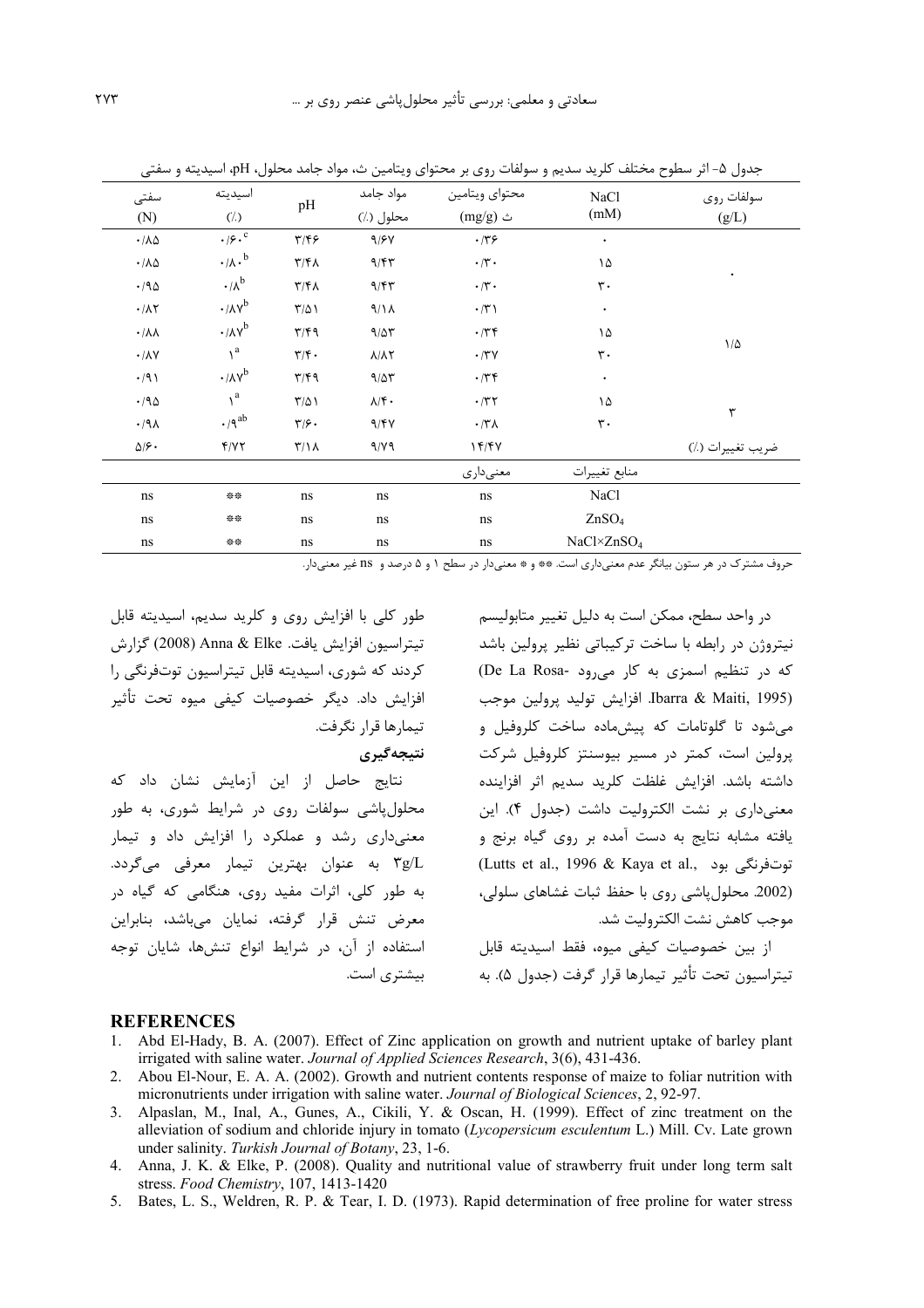studies. *Plant Soil*, 39, 205-207.

- 6. Baybordi, A. (2006). *Zinc in soils and crop nutrition*. (1st ed.). Parivar Press. P. 179. (In Farsi.)
- 7. Cakmak, I., Kalayci, M., Ekiz, H., Braun, H. J. & Yilmaz, A. (1999). Zinc deficiency as an actual problem in plant and human nutrition in Turkey: A NATO – Science for Stability Project. *Field Crops Research*, 60, 175-188.
- 8. Casierre-posada, F. & Garcia, N. (2005). Growth and dry matter partitioning of salt-stressed strawberry cultivars (*Fragaria* sp.). *Agronomia Colombiana*, 23, 83-90.
- 9. Dargan, K., Singh, O. P. & Gupta, L. C. (1982). *Crop production in saline soils*. Oxford and LBH Publishing. Co. Central Soil Salinity Research Institute, pp. 267.
- 10. De La Rosa-Ibarra, M. & Maiti, R. K. (1995). Biochemical mechanism in glossy sorgum lines for resistance to salinity stress*. Journal of Plant Physiology*, 146, 515-19
- 11. El-Arquan, M.Y., H.El-Hamdi, K. h., Seleem, E. M. & El-Tantawy, I. M. (2002). Nutrient uptake of sugar beet as affected by NPK fertilization and soil salinity levels. *Egyptian Journal of Soil Science*, 42(4), 783-797.
- 12. Flowers, T. J., Flowers, S. A. & Greenway, H. (1986). Effects of sodium chloride on tobacco plants. *Plant, cell and Environment*, 9, 645-651.
- 13. Goromy, R. & Sharples, S. O. (1985). The effect of modern production metodes on the quality of tomato and apples. *Commision of the European Communities*, pp. 93-102.
- 14. Hancock, J. F. (1999). *Strawberries*. CAB International Publishing, New York, USA, pp. 237.
- 15. Hoagland, D. R. & Arnon, D. I. (1938). The water culture method for growing plants without soil. *California Agricultural Experiment Station, Circular*, 347, 1-39.
- 16. Iqbal, M. & Aslam, M. (1999). Effect of Zn application on rice growth under saline conditions. *International Journal of Agriculture & Biology*, 1(4), 362-365.
- 17. Kaya, C., Kirnak, H., Higgs, D. & Saltali, K. (2002). Supplementary calcium enhances plant growth at fruit yield in strawberry cultivars grown at high (NaCl) salinity*. Scientia Horticulturae*, 93, 65-74.
- 18. Khan, M. G., Silberbush, M. & Lips, S. H. (1994). Physiological study on salinity and nitrogen interaction in alfalfa. II- photosystem and transpiration. *Journal of Plant Nutrition*, 17, 669-684.
- 19. Lauchli, A. & Epstein, E. (1984). How plants adapt to salinity*. California agriculture*, 38, 18-20.
- 20. Lutts, S., Kinet, J. M. & Bouharmont, J. (1996). NaCl-induced senescence in leaves of rice (*Oryza sativa* L.) cultivars differing in salinity resistance. *Annal of Botany*, 78, 389-398.
- 21. Marschner, H. (1995). *Mineral nutrition of higher plants*. Academic Press. pp. 200-255.
- 22. Marschner, I. I. & Cakmak, I. (1986). Mechanism of phosphorus- induced zinc deficiency in cotton. II. Evidence for impaired shoot control on phosphorus uptake and translocation under zinc deficiency. *Physiologia Plantarum*, 68, 491-496.
- 23. Mass, E. V., Hoffman, G. J. & Asce, M. (1977). Crop salt tolerance-current assessment. *Journal of the Irrigation and Drainage Division,* 103, 115-134.
- 24. Munns, R. (1993). Physiological process limiting plant growth in saline soil: some dogmas and hypoteses. *Plant, Cell and Environment*, 16, 15-24.
- 25. Parker, D. R., Aguilera, J. J. & Thomason, D. N. (1992). Zinc- phosphorus Interactions in two cultivars of tomato (*Lycopersicon esculentum* L.) grown in chelator-buffered nutrient solutions. *Plant and Soil*, 143, 163-177.
- 26. Rajagopal, V. Balasubramanian, V. & Sinha, K. (1977). Diurnal flucuations in relative water content, nitrate reductase and prolin content in water stressed and non stressed wheat. *Physiologia Plantarum*, 40, 69-71.
- 27. Ritchie, S. W. & Neguyen, H. T. (1990). Leaf water content and gas exchange parameters of two wheat genotypes differing in drought resistance*. Crop Science*, 30, 105-111.
- 28. Romheld, V. & Marschner, H. (1991). Function of micronutrients in plants. In: Mortvedt, J. J., Shuman, L. M., Welch, R. M. (Eds), *Micronutrients in Agriculture*. Published by Soil Science Society America, Inc. Madison, Wisconsin, USA. pp, 297-328.
- 29. Seilsepour, M. (2006). Study of Zinc effects on quantitative and qualitative traits of winter wheat in saline soil condition. *Desert Journal*, 11(2), 17-23. (In Farsi).
- 30. Sheykhbagloo1, N., Hassanzadeh Gorttapeh, M., Baghestani, M. & Zand, B. (2009). Study the effect of zinc foliar application on the quantitative and qualitative yield of grain corn under water stress. *Electronic Journal of Crop Production*, 2(2), 59-74. (In Farsi).
- 31. Tinker, P. B. & Lauchli, A. (1984). *Advances in plant nutrition*. Academic Publishers. San Diego, CA.
- 32. Welch, R. M. (2001). Impact of mineral nutrients in plants on human nutrition on a worldwide scale. *Plant Nutrition-Food Security and Dordrecht, Netherlands*. pp. 284-258.
- 33. Welch, R. M., Webb, M. J. & Lonegaran, J. E. (1982). Zinc in membrane function and its role in phosphorus toxicity. In: Scaife A, (ed.) *Proceedings of Ninth Plant Nutrition Colloquium, Warwickshire,*